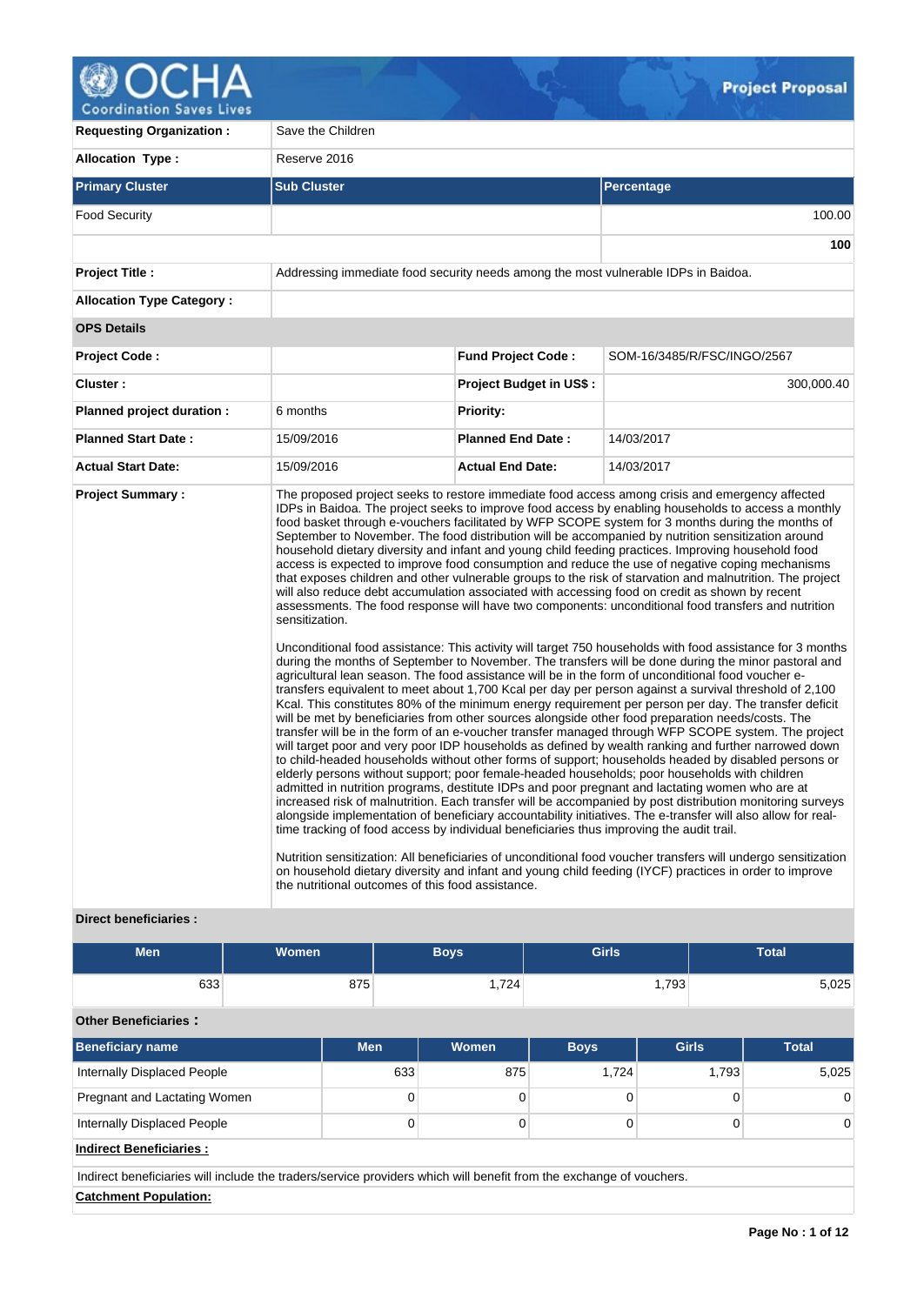Baidoa has 40,000 IDPs.

### **Link with allocation strategy :**

Due to the current poor access to food or incomes to buy food, IDP households in Baidoa have resorted to a number of negative coping mechanisms such as reducing food intake, accessing food on credit, and reducing expenditure on basic services such as health and education. This has a negative impact on the health and nutrtion outcomes of the familes, an din particular the welbeing of the most vulnerable in the household, such as children, the elderly and pregnant women. Provision of vouchers, unconditional and conditional cash transfers to support households' immediate access to food. The project will support households to access their food through the local markets and allowing them to free their existing incomes to meet non-food needs such as debt repayment, health and education expenses for their children.

### **Sub-Grants to Implementing Partners :**

| <b>Partner Name</b>                                   | <b>Partner Type</b> | <b>Budget in US\$</b>       |  |
|-------------------------------------------------------|---------------------|-----------------------------|--|
|                                                       |                     |                             |  |
|                                                       |                     |                             |  |
|                                                       |                     |                             |  |
| Other funding secured for the same project (to date): |                     |                             |  |
|                                                       |                     |                             |  |
| <b>Other Funding Source</b>                           |                     | <b>Other Funding Amount</b> |  |

#### **Organization focal point :**

| <b>Name</b>    | Title                                  | Email                              | <b>IPhone</b>     |
|----------------|----------------------------------------|------------------------------------|-------------------|
| Laura Jepson   | <b>Head of Business</b><br>Development | Laura.Jepson@savethechildren.org   | (+254) 0732888852 |
| Stephen Mutiso | Head of FSL                            | Stephen.Mutiso@savethechildren.org | +254 737889123    |

#### **BACKGROUND**

### **1. Humanitarian context analysis**

Baidoa has an estimated 40,000 internally displaced persons (IDPs) living in IDP settlements with acute and/or chronic food insecurity. Most of these IDPs have been in these settlements over the last 4 years, having been displaced by conflict and drought in Bay and Bakool regions. According to the 2015/16 post deyr assessment report, 931,000 and 22,000 people in somalia will remain in crisis and emergency situations respectively through June 2016. According to FEWSNET May 2016 updates, the food security is expected to deteriorate in the Southern Rainfed Agropastoral livelihood zone where poor Gu rainfall has reduced agricultural labor demand, limiting income-earning opportunities for poor households. An estimated 68% of these are in 13 main IDP settlements across Somalia including Baidoa. The humanitarian situation in Baidoa is compounded by a number of factors, which include persistent conflict in Bay and Bakool regions leading to new displacement, highly limited government capacity to deliver basic social services, poor livelihood opportunities, and adverse climatic occurrences (Save the Children humanitarian assessment, January 2016). For instance, Baidoa accounted for 32% of new displacements in South central somalia in in the last quarter of 2015, adding more pressure to the limited IDP infrastructure and services. According to the Somalia food security cluster, the current acute food and nutrition insecurity is expected to persist in the absence of "durable solutions" and in the face of recurring risks (natural and manmade).

The humanitarian situation since the post deyr assessments has not significantly improved. IDP populations continue to exhibit sustained acute food insecurity with nutritional situation classified as serious (Global Acute Malnutrition of 14.5 and Severe Acute Malnutrition of 4) as per FSNAU assessments in April 2016. SCI assessments in Baidoa IDP settlements in June has shown deteriorating food security indicators such as decreasing food intake and very low access to food security assistance in the months of April and May 2016.

#### **2. Needs assessment**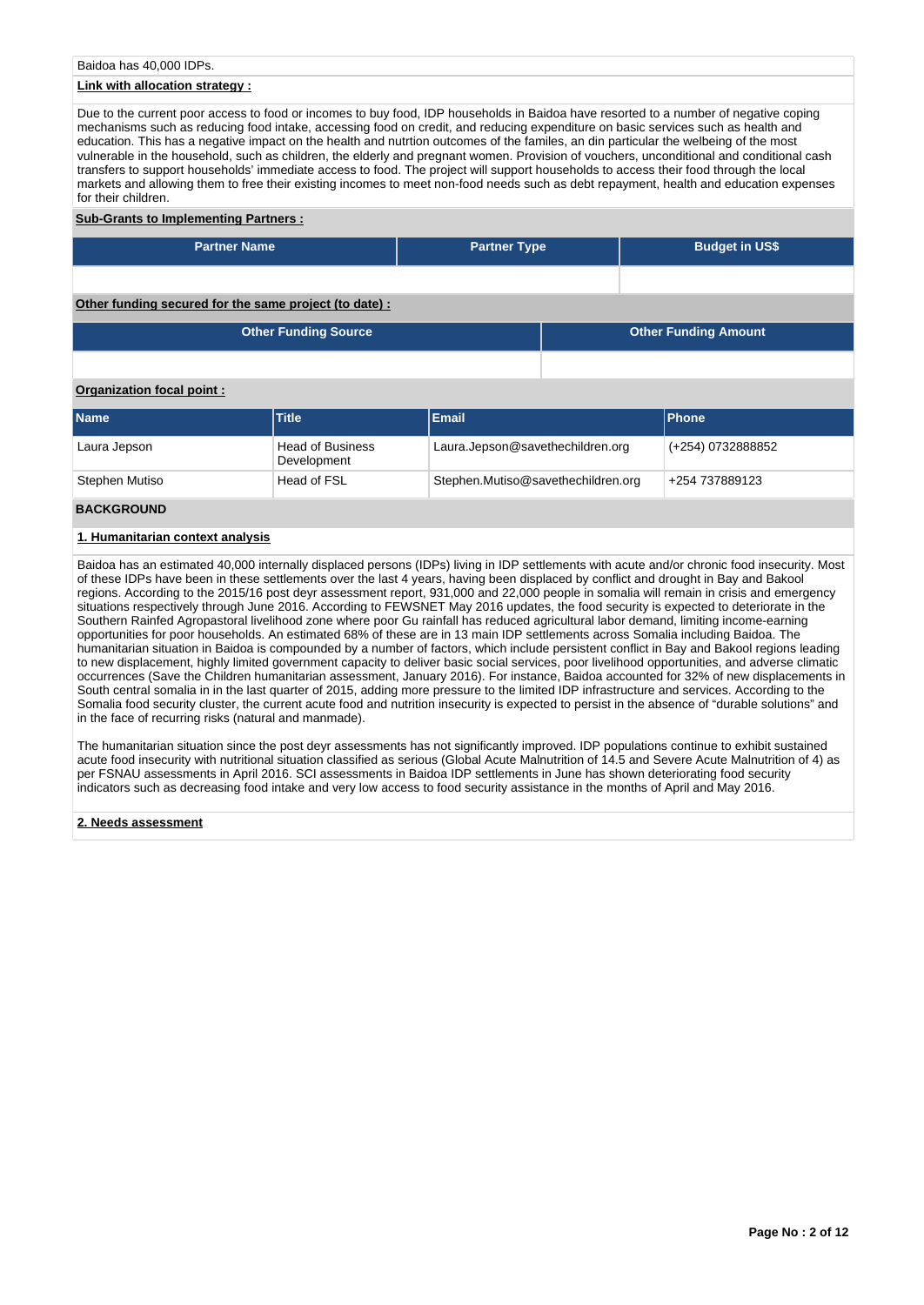Save the Children (SCI) is currently working in Baidoa implementing projects in nutrition, child protection, health, WASH and food security. The food security interventions involve unconditional cash transfers to the most vulnerable IDP households and entrepreneurship training accompanied by business grants. These interventions are covering a small percentage of the affected population and are in their initial stages of implementation. SCI conducted a humanitarian needs assessment in both rural and urban Bay region in January 2016. The FSNAU post deyr assessment report in February 2016 showed high level of humanitarian need among IDPs across somalia including Baidoa. The projections through June did not show significant improvements. SCI has further conducted a new food security assessment specifically in IDP settlements in early June 2016. The assessment has highlighted the following findings:

Only 4% of the survey households reported receiving food assistance (in the form of food or cash) in the month of May 2016 despite the existing acute food insecurity situation among the IDPs. Further, the main source of household food is market purchase which is currently highly constrained by poor purchasing power of the poor IDPs. The current mean monthly household income among the surveyed IDPs is USD 24.75 with an accumulated debt of USD 34.21. Low incomes coupled with high level of debt have eroded household capacity to purchase food from the markets. The current total minimum expenditure basket for Baidoa is USD 72 while the Minimum Expenditure Basket (MEB) is USD 44. With the current income levels, households are only able to afford 34.4% of the monthly food and non-food needs. This indicates a high level of vulnerability and humanitarian need among the IDPs.

Due to the current poor access to food or incomes to buy food, households have resorted to a number of coping mechanisms such as reducing food intake, accessing food on credit and reducing expenditure on debt repayment and basic services such as health and education. For instance, the number of meals consumed by children in a day is reported as 2.2 while that of adults at 1.8. Debt repayment was reported at a mean of one dollar per month, which is very low compared to the prevailing debt levels. Lack of consistent debt repayment against increasing food credit pose the risk of debt accumulation and closing the credit lines which are a very important coping mechanism in times of crisis. In addition, 35.4% of those interviewed reported going without food for a full day or night due to lack of food or money to buy enough food. Further, average monthly expenditure on education and health among the surveyed IDPs is approximately one dollar each, impacting negatively on child development.

SCI seeks to improve household food security through a food voucher (e-vouchers ) support to the most vulnerable households. SCI has in the past implemented food transfers using paper vouchers. This project introduces a new technology (SCOPE) to facilitate the transfers while exploring the possibility of using SCOPE in other forms of distributions including non-food items (NFIs). The use of SCOPE is expected to offer better quality programming compared to paper vouchers. This includes faster and more accurate voucher reconciliation, ability to monitor food access in real time and reduced movement of the beneficiaries. The project will support households to access their food through the local markets and allowing them to free their existing incomes to meet non-food needs such as debt repayment, health and education expenses for their children.

### **3. Description Of Beneficiaries**

Assistance will target poor and very poor IDP households as defined by wealth ranking and further narrowed down to child-headed households without other forms of support; households headed by disabled persons or elderly persons without support; poor female-headed households; poor households with children admitted in nutrition programs, destitute IDPs and poor pregnant and lactating women who are at increased risk of malnutrition. Beneficiary identification will be conducted by community-elected project committees, based on the selection criteria. The targeted IDP settlements will be facilitated to form project committees made up of both male and female community representatives. SCI will sign an agreement with these committees stipulating the roles and obligations of both parties.

Selected beneficiaries will be verified publicly at the village level through which the lists provided by the project committees will be read to both project beneficiaries and non-beneficiaries. The public verification process will scrutinize the selected beneficiaries against the agreed targeting criteria and those found not eligible will be replaced during the verification. Any changes to the lists will be documented and signed by both SCI staff and the project committees. The public verification will be complemented by further verification by SCI's monitoring and evaluation staff through random house visits. Besides verification against the agreed criteria, this exercise verifies the fairness of the selection process in terms of gender, minority groups, and clan composition. This will reduce inclusion and exclusion errors in the targeting process. The final beneficiaries will be registered through digital data gathering platform, using a standard registration questionnaire.

### **4. Grant Request Justification**

Improving access to food: This is the primary objective of the proposed project. The main source of household food among the target populations is market, through cash purchase, credit purchase or both. Due to limited incomes to purchase food, households are not able to purchase adequate and diversified food basket thus affecting their food consumption. This exposes the household members particularly children, pregnant and lactating women to the risks of malnutrition and starvation. SCI past food voucher support projects have shown the ability of these interventions to quickly restore household food security. The proposed food assistance will be in the form of unconditional evouchers equivalent to meet about 1,700 Kcal per day per person against a survival threshold of 2,100 Kcal. This constitutes 80% of the minimum energy requirement per person per day. The transfer deficit will be met by beneficiaries from other sources alongside other food preparation needs/costs. The transfer basket is expected to increase the meal frequency, amount of rations taken and household dietary diversity.

Reducing debt accumulation: apart from addressing current coping mechanisms in relation to food consumption, the transfer will reduce incidences of households accessing food through credit purchases. Already the average debts are more than the household incomes with very little repayments. The proposed transfer will reverse the debt trends by not only halting new food debts but also increasing repayment of existing debts using incomes that would otherwise gone into food purchases.

Improving expenditure on health and education: the current monthly expenditure for health and education is about a dollar for each as the greater proportion of the little household incomes is spend on food. Past interventions have shown the ability of food transfers to allow households to significantly increase their investment in their child health and education even in short term emergency projects.

Asset protection: The target IDPs have very low asset base which is typical of IDPs in Somalia. Faced with acute and chronic insecurity, these IDPs normally engage in asset stripping coping mechanisms thus risking complete depletion of the little household assets. The proposed transfer is expected to reduce this form of coping mechanism.

#### **5. Complementarity**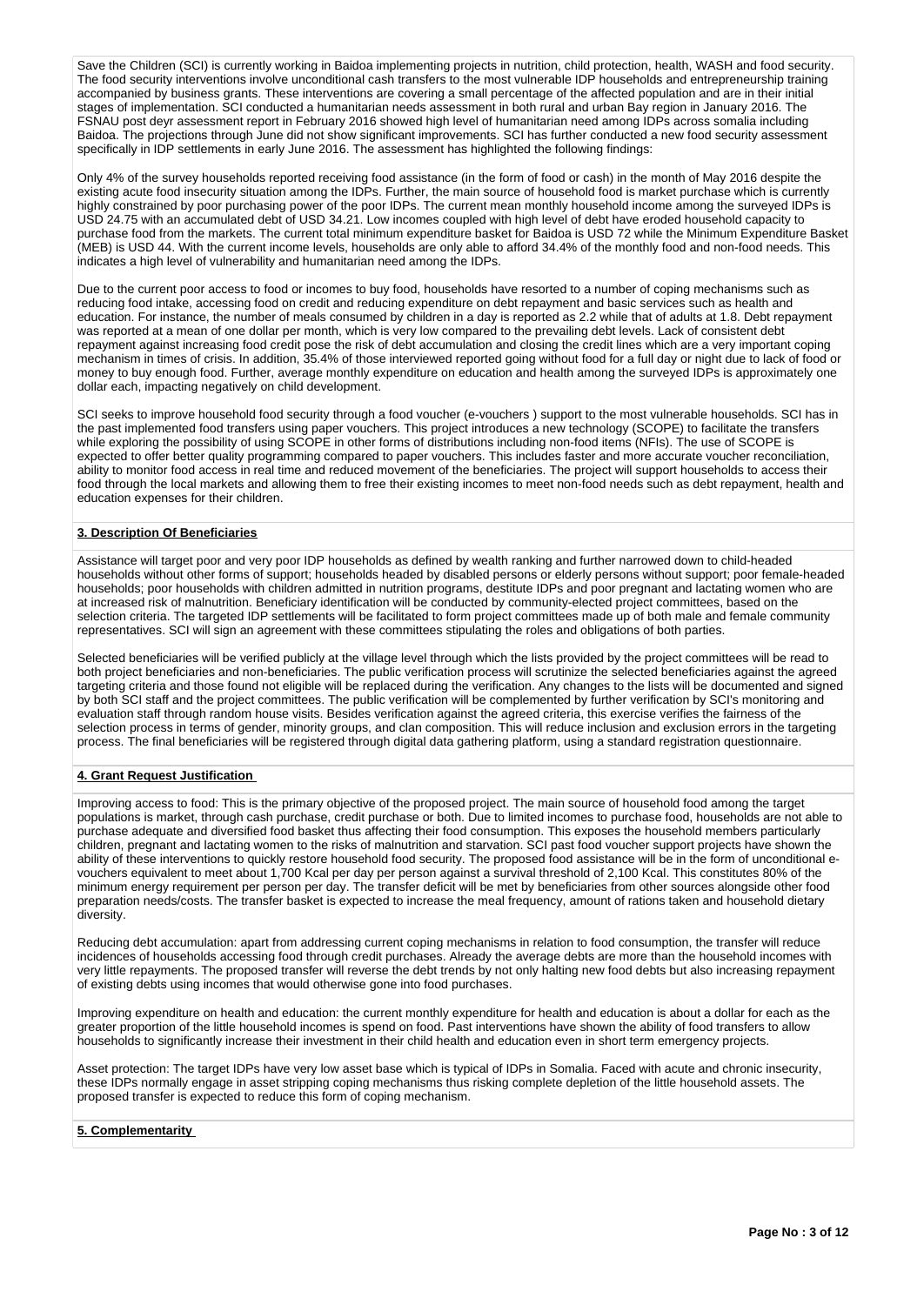SCI is currently at the initial stages of implementing other cash based interventions in Baidoa targeting the most vulnerable IDPs and host community. Currently, 350 households are benefiting from an unconditional cash transfer for 6 months. As SCI implements integrated projects, this project is being implemented alongside others on health (primary and secondary health care), nutrition (outpatient therapeutic feeding program (OTP) services and community nutrition activities); water, sanitation and hygiene ( WASH) and child protection interventions among IDPs and host communities. The proposed intervention will strengthen the existing integrated programming among the IDP populations in Baidoa.

### **LOGICAL FRAMEWORK**

### **Overall project objective**

To improve access to immediate food needs through unconditional food transfers to crisis and emergency affected households

| <b>Food Security</b>                                                                                                                                                                                                         |                                                 |                                 |
|------------------------------------------------------------------------------------------------------------------------------------------------------------------------------------------------------------------------------|-------------------------------------------------|---------------------------------|
| <b>Cluster objectives</b>                                                                                                                                                                                                    | <b>Strategic Response Plan (SRP) objectives</b> | <b>Percentage of activities</b> |
| Improve household immediate access to food<br>through provision of unconditional transfer<br>depending on the severity of food insecurity<br>as per IPC classification, vulnerability and<br>seasonality of the livelihoods. | Somalia HRP 2016                                | 100                             |

**Contribution to Cluster/Sector Objectives :** Improve household immediate access to food through provision of unconditional transfer depending on the severity of food insecurity as per IPC classification, vulnerability and seasonality of the livelihoods.

#### **Outcome 1**

Improved food access by the most vulnerable IDPs in Baidoa

### **Output 1.1**

## **Description**

750 most vulnerable IDP households receive a food voucher sufficient to meet their monthly household food needs for 3 months

#### **Assumptions & Risks**

#### **Activities**

#### **Activity 1.1.1**

#### **Standard Activity : Community based participation**

Sensitization of communities and stakeholders, beneficiary selection and registration with at least 85% women.SCI staff in the field will hold meetings with communities and local authorities to discuss the project goals and sensitize beneficiaries on the project duration, formation of beneficiary selection committees, targeting criteria, beneficiary selection & verification, beneficiary entitlements and beneficiary participation. A beneficiary accountability pamphlet will be distributed during these meetings to sensitize them on how they can give feedback/complaints to SCI. Sensitization will also involve addressing risk related to diversion of support, access to traders, and protection issues particularly for women in relation to timing of distributions and distances to vendors. Beneficiaries will be sensitized on how to use the CRM and PDMs to report on protection issues. A baseline will be conducted with a sample of 254 households.

#### **Activity 1.1.2**

### **Standard Activity : Voucher distribution**

Distribution of e-vouchers via SCOPE; Beneficiary selection committees will be formed with women representation and MoUs entered between these committees and SCI. The Food voucher will target malnourished children, the elderly, disabled, poor women headed HHs, chronically ill and child headed HHs . Using this criteria, the selection committees will target 750 households,. These households will be verified through community meetings facilitated by SCI staff. Through a competitive tendering process, 2-3 traders will be selected to supply food in the project. The selected traders will undergo due diligence and contracts issued. The contracts will have food specifications annexed to ensure distribution of quality food supplies. The traders will be trained on the food distribution process and SCI monitoring protocols for food distribution.

#### **Activity 1.1.3**

### **Standard Activity : Community based participation**

Setting up project complaint response mechanism (CRM) and conducting baseline survey; The Complaint Response Mechanism (CRM) will be set up during project initiation stage with beneficiaries being sensitized on beneficiary accountability standards. They will receive a pamphlet containing unconditional cash transfer accountability standards and for those unable to read or in the case of children will receive visual illustrations of the standards. The pamphlet will contain a toll free telephone number through which they can call and register their complaints. A database will be developed in which all the complaints will be recorded and appropriate redress taken within the shortest time possible and recorded as well. This field based CRM database will be analyzed on a monthly basis. During any form of distribution processes (for instance distributing project IDs, e- vouchers), a CRM desks will be set up manned by a an accountability officer to receive feedback from beneficiaries

### **Activity 1.1.4**

#### **Standard Activity : Capacity building**

Conduct sensitization to recipients on good nutrition practices, including IYCF; All beneficiaries of food transfers will undergo sensitization on improved household dietary diversity (HDD) and infant and young child feeding (IYCF) practices. The FSL staff and beneficiaries shall be trained on basic IYCF-E in order to give the target population knowledge on optimal IYCF practices and therefore integrating existing nutrition interventions with food security and livelihoods in Baidoa. This will be done before and after distribution of e vouchers/ payments.

#### **Activity 1.1.5**

#### **Standard Activity : Community based participation**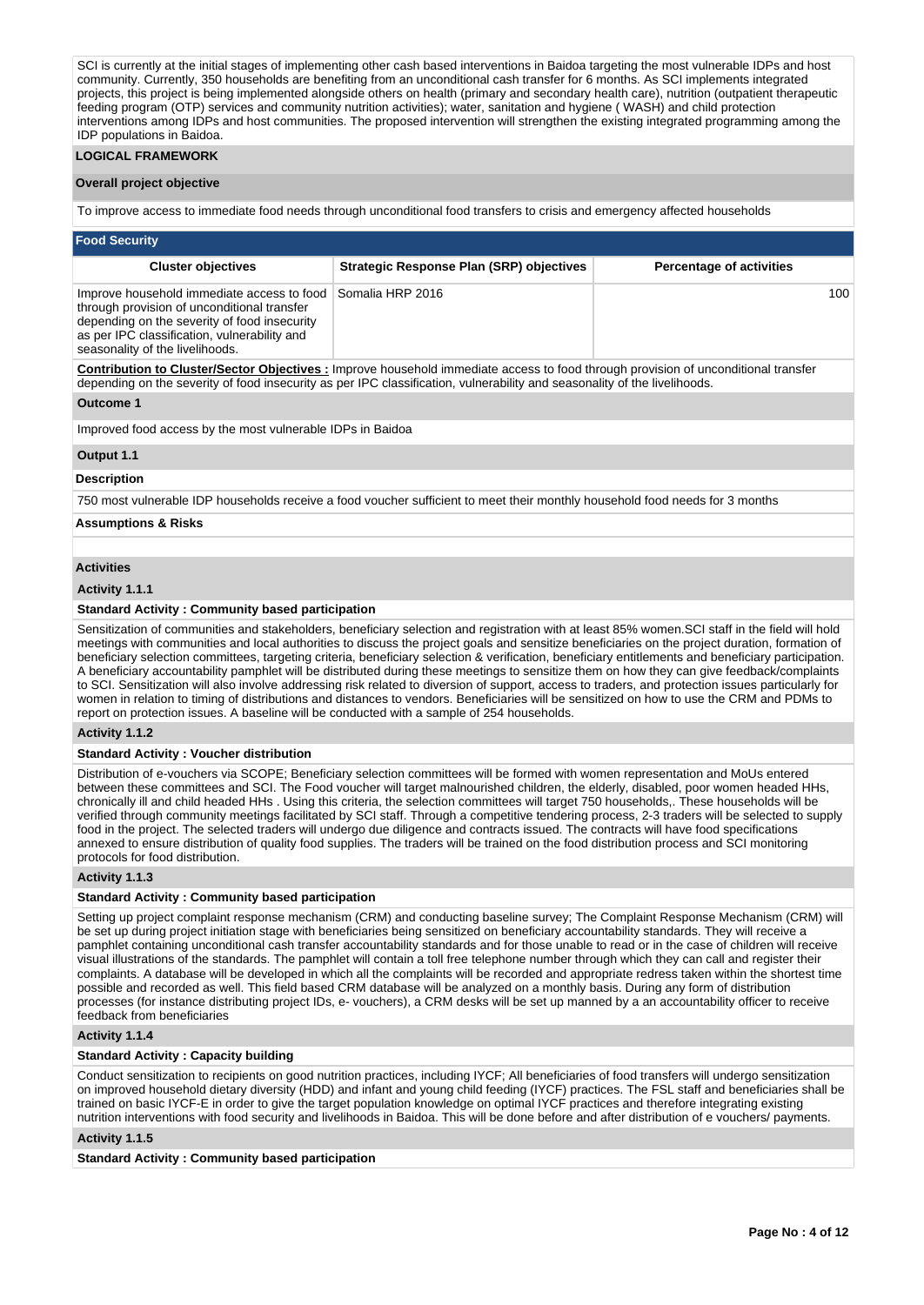Conduct Post-distribution monitoring after distribution of vouchers; 750 HHS will receive 3 monthly food vouchers through the WFP SCOPE system. The e-voucher will be composed of 75 KGs of rice, 4 KGs of wheat flour, 6 liters of cooking oil, 6 KGs of sugar and 12 KGs of pulses . Beneficiaries will receive e- vouchers with monthly top-ups. They will redeem these vouchers to the selected traders for their food supplies. A post distribution survey will be conducted after every distribution with a sample of 254 households. The PDM will monitor the distribution process as well as the impact of the project on household food security and impact on local market. SCI accountability officer based in Nairobi will make proactive CRM calls to beneficiaries to get their feedback

#### **Indicators**

|                               |                      |                                                                                                  | End cycle beneficiaries |                      |  | End<br>cycle  |
|-------------------------------|----------------------|--------------------------------------------------------------------------------------------------|-------------------------|----------------------|--|---------------|
| Code                          | <b>Cluster</b>       | Indicator                                                                                        | <b>Men</b>              | Women   Boys   Girls |  | <b>Target</b> |
| Indicator 1.1.1               | <b>Food Security</b> | Number of people in crisis and IDPs receiving<br>unconditional support to improve access to food |                         |                      |  | 5.025         |
| <b>Means of Verification:</b> |                      |                                                                                                  |                         |                      |  |               |
| <b>Additional Targets:</b>    |                      |                                                                                                  |                         |                      |  |               |

### **M & R**

#### **Monitoring & Reporting plan**

SCI is expanding upon traditional monitoring and evaluation, with what is called the SCI MEAL approach. This is an integrated system that generates detailed, field-based information and continuously improves program quality and learning. Led by an independent MEAL team, this system ensures stakeholder opinions are actively sought, activities are assessed against quality benchmarks, program improvement actions are planned and completed, and findings feedback into management decision making and organizational knowledge. Accordingly, Quality benchmarks (minimum requirement for all project activities) will be defined and monitored for all program activities to ensure they are carried out following agreed processes and result in quality outputs and outcomes. Further, there will be a detailed indicator performance tracking table that will be used to track progress towards performance targets.

Monitoring Plan: A detailed M&E plan will be used to track the achievement of the project. The monitoring plan specifies indicators, data sources, methods of data collection and responsibilities for data collection and analysis. Monitoring of the food voucher will specifically incorporate guidance provided by the food security cluster (FSC) and follow the M&E approach and tools developed by Cash Consortium and the cash and voucher monitoring group. The step-by-step check and control approach applied in other SCI cash programs will be implemented in this project. A baseline will be conducted before any food distribution using a random sample of 254 persons. Post Distribution Monitoring will be conducted using similar sample, on monthly basis using the digital data gathering platform to track outcomes. In addition, SCI staff will collect market monitoring data through bi-weekly assessments in markets accessed by the project beneficiaries. The market monitoring will give information on availability and prices of basic commodities, daily wages, exchange rates etc. to help track the consumer price index trends and the impact of the project on both the beneficiaries and traders.

Joint monitoring visits: This will be done by SC and the government stakeholders at least quarterly to all project sites. The outcomes of these monitoring visits will be discussed with the project team to address quality shortcomings. At project level, there will be a monthly review and analysis of data from program implementation and the results will be used to make any required implementation adjustments. Monthly and quarterly review meetings will include discussions on key challenges and actions to address them.

Third party monitors: SCI will engage an external consultant who will act as ghost monitors during the project period. The role of the third party monitor is to collect independent information on the project, both process and outcome oriented data. SCI uses these independent monitors to help verify internal PDM data and to specifically gather information on implementation of the accountability quality benchmarks and the risk of or existence of aid diversion.

Reporting: Progress reports, both financial and narrative, will be submitted to OCHA according to the time frames agreed. Data on the project is collated by the field team in Baidoa. The narrative and financial reports are consolidated and reviewed by technical team at Nairobi level, then shared with HQ in UK for final review and approval to ensure high quality reports are submitted to the donor.

#### **Workplan**

| <b>Activitydescription</b>                                                                                                                                                                                                                                                                                                                                                                                                                                                                                                                                                                                                                                                                                                                                                                                                                                                                                                                                                                                                             | Year         |            |     |  |  | 8 | 9 | 10       |    |                         |
|----------------------------------------------------------------------------------------------------------------------------------------------------------------------------------------------------------------------------------------------------------------------------------------------------------------------------------------------------------------------------------------------------------------------------------------------------------------------------------------------------------------------------------------------------------------------------------------------------------------------------------------------------------------------------------------------------------------------------------------------------------------------------------------------------------------------------------------------------------------------------------------------------------------------------------------------------------------------------------------------------------------------------------------|--------------|------------|-----|--|--|---|---|----------|----|-------------------------|
| Activity 1.1.1: Sensitization of communities and stakeholders, beneficiary selection<br>and registration with at least 85% women. SCI staff in the field will hold meetings<br>with communities and local authorities to discuss the project goals and sensitize<br>beneficiaries on the project duration, formation of beneficiary selection committees,<br>targeting criteria, beneficiary selection & verification, beneficiary entitlements and<br>beneficiary participation. A beneficiary accountability pamphlet will be distributed<br>during these meetings to sensitize them on how they can give feedback/complaints<br>to SCI. Sensitization will also involve addressing risk related to diversion of<br>support, access to traders, and protection issues particularly for women in relation<br>to timing of distributions and distances to vendors. Beneficiaries will be sensitized<br>on how to use the CRM and PDMs to report on protection issues. A baseline will<br>be conducted with a sample of 254 households. | 2016<br>2017 |            |     |  |  |   | X | $\times$ |    |                         |
| Activity 1.1.2: Distribution of e-vouchers via SCOPE; Beneficiary selection<br>committees will be formed with women representation and MoUs entered between                                                                                                                                                                                                                                                                                                                                                                                                                                                                                                                                                                                                                                                                                                                                                                                                                                                                            | 2016         |            |     |  |  |   |   | X        | X. | $\mathsf{I} \mathsf{X}$ |
| these committees and SCI. The Food voucher will target malnourished children,<br>the elderly, disabled, poor women headed HHs, chronically ill and child headed<br>HHs. Using this criteria, the selection committees will target 750 households,.<br>These households will be verified through community meetings facilitated by SCI<br>staff. Through a competitive tendering process, 2-3 traders will be selected to<br>supply food in the project. The selected traders will undergo due diligence and<br>contracts issued. The contracts will have food specifications annexed to ensure<br>distribution of quality food supplies. The traders will be trained on the food<br>distribution process and SCI monitoring protocols for food distribution.                                                                                                                                                                                                                                                                           | 2017         | $x \mid x$ | ΙX. |  |  |   |   |          |    |                         |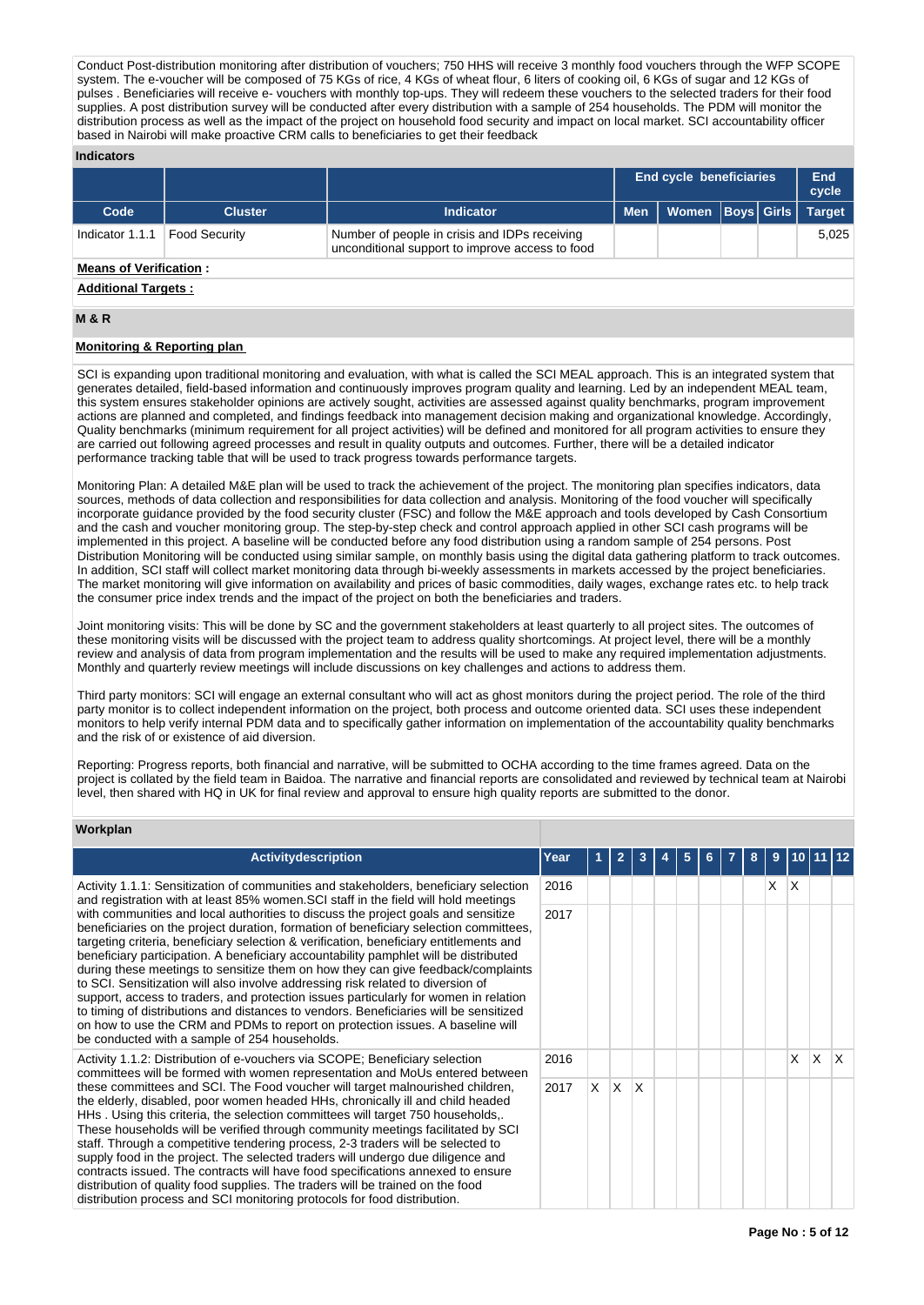Activity 1.1.3: Setting up project complaint response mechanism (CRM) and conducting baseline survey; The Complaint Response Mechanism (CRM) will be set up during project initiation stage with beneficiaries being sensitized on beneficiary accountability standards. They will receive a pamphlet containing unconditional cash transfer accountability standards and for those unable to read or in the case of children will receive visual illustrations of the standards. The pamphlet will contain a toll free telephone number through which they can call and register their complaints. A database will be developed in which all the complaints will be recorded and appropriate redress taken within the shortest time possible and recorded as well. This field based CRM database will be analyzed on a monthly basis. During any form of distribution processes (for instance distributing project IDs, e- vouchers), a CRM desks will be set up manned by a an accountability officer to receive feedback from beneficiaries

Activity 1.1.4: Conduct sensitization to recipients on good nutrition practices, including IYCF; All beneficiaries of food transfers will undergo sensitization on improved household dietary diversity (HDD) and infant and young child feeding (IYCF) practices. The FSL staff and beneficiaries shall be trained on basic IYCF-E in order to give the target population knowledge on optimal IYCF practices and therefore integrating existing nutrition interventions with food security and livelihoods in Baidoa. This will be done before and after distribution of e vouchers/ payments.

Activity 1.1.5: Conduct Post-distribution monitoring after distribution of vouchers; 750 HHS will receive 3 monthly food vouchers through the WFP SCOPE system. The e-voucher will be composed of 75 KGs of rice, 4 KGs of wheat flour, 6 liters of cooking oil, 6 KGs of sugar and 12 KGs of pulses . Beneficiaries will receive evouchers with monthly top-ups. They will redeem these vouchers to the selected traders for their food supplies. A post distribution survey will be conducted after every distribution with a sample of 254 households. The PDM will monitor the distribution process as well as the impact of the project on household food security and impact on local market. SCI accountability officer based in Nairobi will make proactive CRM calls to beneficiaries to get their feedback



#### **OTHER INFO**

#### **Accountability to Affected Populations**

SC will implement 3 accountability benchmarks as stipulated in our cash transfer protocol, namely; information sharing, beneficiary participation and establishment of a beneficiary complaint response mechanism (CRM). Beneficiary participation is key to the proper identification of vulnerable families. Sensitization sessions with communities and authorities will be held in order to ensure the understanding of the project's aims and will be involved in the targeting criteria for beneficiaries. All selected beneficiaries and nonbeneficiaries will be invited to beneficiary verification meetings. Third party monitoring will give priority to reviewing the implementation of this accountability strategy. The Complaint Response Mechanism (CRM) will be set up during project initiation stage with beneficiaries being sensitized on beneficiary accountability standards on food transfers. They will receive a pamphlet containing these standards and for those unable to read or in the case of children will receive visual illustrations of SCI accountability standards. The pamphlet will contain a toll-free telephone contact through which they can call and register their complaints. A database will be developed in which all the complaints will be recorded and appropriate redress taken within the shortest time possible and recorded as well. This field based CRM database will be analyzed on a monthly basis. The beneficiary feedback will be received and managed by SCI MEAL staff rather than FSL staff who are directly engaged in the project implementation. This will create some level of independence in managing the accountability system. During distribution processes, such as distribution of e-vouchers or community meetings; 2 desks will be set up, one manned by a male staff and another by a female staff to receive feedback from beneficiaries. Child friendly accountability standards will also be displayed at the distribution points. Further, SCI has a Nairobi based CRM system that complements the field systems. This will involve proactive calls from Nairobi to sampled beneficiaries. The proactive calls focus on the key accountability areas detailed in the accountability pamphlet. Reports of the outcome of these pro-active calls will also be made.

#### **Implementation Plan**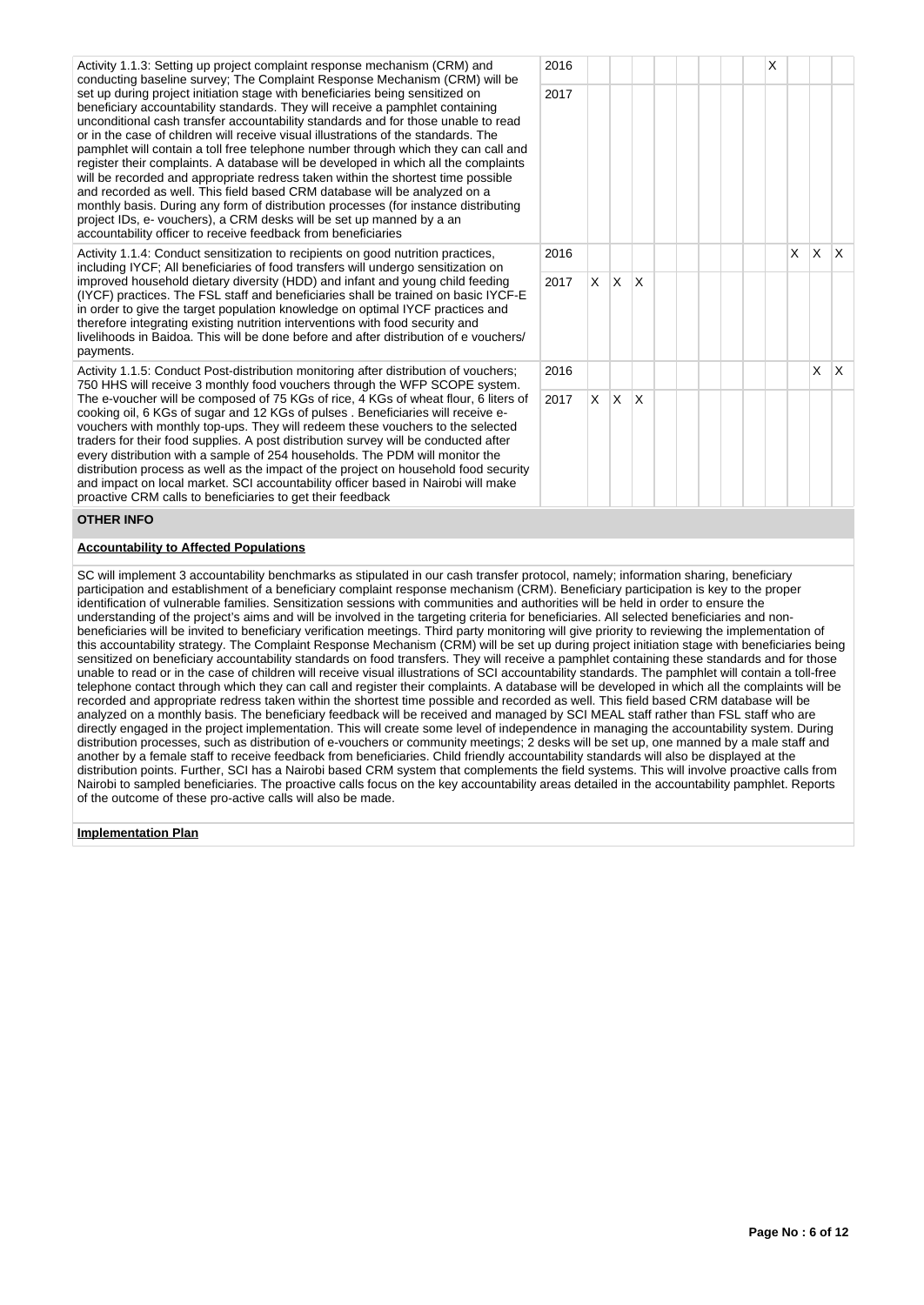SCI will implement the food voucher project directly through the Baidoa SCI office and handle all reporting requirements by the donor. The food will be transferred to beneficiaries through the use of e-vouchers facilitated by WFP SCOPE system.. The use of this transfer mechanism is more efficient and effective in terms of logistical delivery of the project. Once beneficiaries have been registered in the SCOPE portal, they will receive photo cards for identification alongside the electronic card for accessing their food entitlements. Unlike paper vouchers, the e-cards will be distributed once and there will be no monthly distribution of vouchers. This reduces staff and beneficiary movement. E-vouchers will allow automatic recording of transactions and making this project information available to the project finance team through the online portal. This is expected to improve the accuracy of transaction reconciliation and reduce time required to reconcile vouchers and make payments to vendors from weeks to days. One major challenge observed in other Save the Children projects using paper vouchers is cases of traders losing vouchers that have already been redeemed for food entitlement. The e-voucher mechanism will eliminate this problem.

Identification of project beneficiaries will be done after project sensitization with local communities, other agencies working in the area as well as local authorities. SCI will participate in cluster meetings to share information and joint planning of responses. The beneficiary selection criteria will be agreed with the IDPs and local authorities before beneficiaries are selected by a project committee composed of community members.

Save the Children will contract local traders using normal procurement processes and carrying out due diligence assessments before contracting. Contracted traders will be given equipment for beneficiary identification and voucher redemption.

All beneficiaries of unconditional food voucher transfers will undergo sensitization on household dietary diversity and infant and young child feeding (IYCF) practices in order to improve the nutritional outcomes of this food assistance. This will be implemented by SCI staff.

SCI staff will implement monitoring activities such as baselines, routine monitoring visits, post distribution monitoring surveys and market monitoring. The baseline and PDM surveys will be conducted with a sample of 254 beneficiaries. However, external parties will be recruited to undertake third party monitoring. SCI will engage the services of a third party monitor who will act as ghost monitors during the project period. The role of the third party monitor is to collect independent information on the project, both project and outcome oriented data. The monitor will also gather case studies and other forms of qualitative data. SCI uses these independent monitors to help verify internal PDM data and to specifically gather information on actual or potential diversion of assistance. The monitors use discreet methods to collect independent opinion on the project. Core areas for independent monitoring include the level of project sensitization and information sharing, beneficiary knowledge and implementation of the CRM, transparency in targeting processes, diversion of aid and protection issues. The monitor will hold FGDs with beneficiaries and non-beneficiaries and conduct key informant interviews with staff, traders and beneficiaries.

SCI will link the food voucher program to other ongoing food security, health, nutrition, WASH and child protection interventions for integrated response and better sustainability.

**Coordination with other Organizations in project area**

| Name of the organization | Areas/activities of collaboration and rationale                                                                                                                                                                     |
|--------------------------|---------------------------------------------------------------------------------------------------------------------------------------------------------------------------------------------------------------------|
| <b>WFP</b>               | As the SCOPE mechanisms that will be used for the e-voucher<br>distribution is managed by WFP, an agreement will be signed with<br>WFP, with ongoing collaboration in the utilisation of the e-voucher<br>platform. |
| ACTED                    | coordination will be done when conducting food security responses<br>to the IDP camps, these agencies share information through regional<br>food security cluster meetings for Bay and Bakol.                       |
| <b>COOPI</b>             | coordination will be done when conducting food security responses<br>to the IDP camps, these agencies share information through regional<br>food security cluster meetings for Bay and Bakol.                       |
| <b>NRC</b>               | coordination will be done when conducting food security responses<br>to the IDP camps, these agencies share information through regional<br>food security cluster meetings for Bay and Bakol.                       |

#### **Environment Marker Of The Project**

A: Neutral Impact on environment with No mitigation

#### **Gender Marker Of The Project**

2a- The project is designed to contribute significantly to gender equality

#### **Justify Chosen Gender Marker Code**

According to a gender analysis done by SCI in Somalia in 2015, the needs of men, women, girls and boys vary considerably. The participation of these groups in decision making varies significantly. This also applies to access to and control over resources and how they are affected by shocks such as food insecurity. In this project, men, women, boys and girls will actively participate in the project's development and implementation through a gender sensitive approach which will ensure all four groups are consulted regularly through targeted single-sex and age-based focus group discussions (FGDs). FGDs will capture the specific vulnerabilities and capacities of each group, as well as each group's level of control over the project entitlements and decision-making. The programme also aims to improve both practical and strategic needs of women through project process and outcome oriented activities. The beneficiary selection criteria will consider vulnerabilities of specific categories such as female headed households, pregnant and lactating women, child headed households and households headed by elderly females or males. Both men and women will be selected as members of project committees ensuring gender balance. The project will ensure 85% of registered recipients of food will be women. The M&E tools and activities of the project will collect data disaggregated into these gender, age and specific vulnerabilities. Data collection will ensure female enumerators are engaged. The implementation of the project complaint response mechanism (CRM) will ensure the presence of both male and female CRM focal points/desks in order to enhance feedback reporting by women.

In addition, the project will be linked to ongoing nutrition and resilience interventions in Baidoa to sensitize beneficiaries on basic nutrition practices (dietary diversity, food hygiene and Infant and Young Child Feeding Practices (IYCF)). This sensitization will help prevent gendered vulnerabilities to micronutrient deficiency and malnutrition and ensure health improvement for both boys and girls.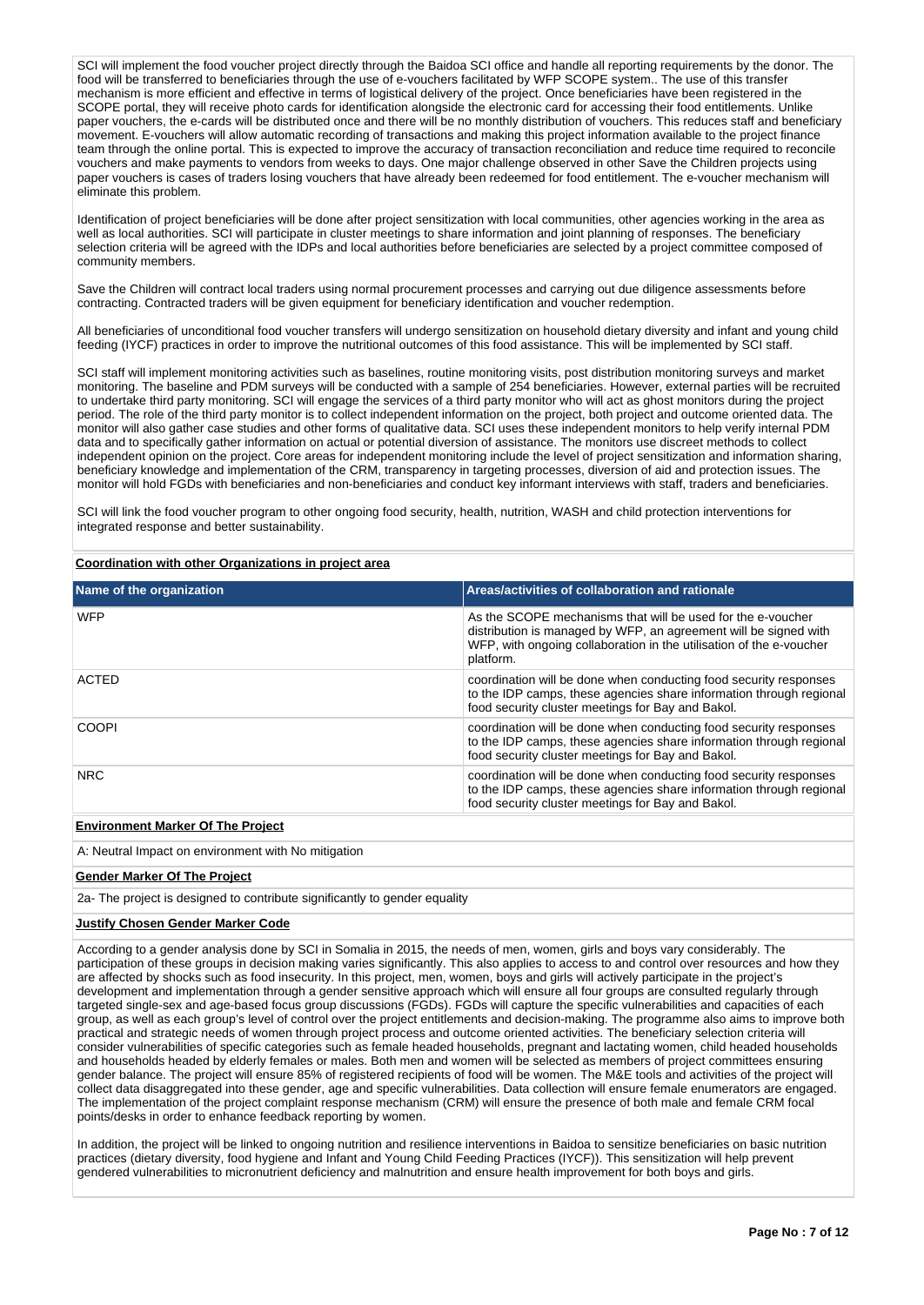#### **Protection Mainstreaming**

Beneficiary selection will be conducted through project committees with adequate knowledge on the target population, their needs, conflict dynamics and vulnerability of different groups. Use of community structures will ensure the project does not cause conflict or escalate existing tensions through unfair targeting processes.

In addition, the project will be linked to SCI child protection interventions in Baidoa in order to address any child protection concerns in the voucher distribution. At the minimum, voucher distribution time and location will be assessed to ensure these two are appropriate to the needs of women and children and that they don't create protection concerns. Procurement of traders for voucher distribution will ensure proper spread in order to reduce distances covered by beneficiaries to the traders' locations. Trader will be trained on the use of their eequipment to ensure beneficiaries do not spend too much time at the distribution point thus increasing opportunities for GBV on the part of women beneficiaries or cases of neglect, abuse or exploitation of children due to absence of their care givers. Further, project staff and contractors will adhere to SCI protection policies and that they will be obligated to report any concerns related to PSEA (protection against sexual exploitation and abuse) and child safeguarding concerns. Post distribution monitoring will collect data on distances to the distribution points, waiting time, demand for favours, conflict over the use of the voucher at the household and other protection oriented issues.

The use of SCOPE allows flexibility in redeeming the e-voucher at a time of beneficiary's choice and in manageable quantities. The evoucher thus takes into consideration protection concerns of categories such as beneficiaries with disabilities and pregnant women who encounter challenges in transporting large quantities of in-kind distributions.

Monitoring systems including post distribution surveys, complaint response mechanism and third party monitoring will investigate whether the project beneficiaries have been exposed to intimidation by third parties as a result of their entitlement, whether they have been asked for favors by project staff or contractors in order to be registered or receive their entitlement and whether the beneficiary selection process was fair enough allowing equal access to the assistance based on need. Special focus will be given to errors of inclusion or exclusion in relation to marginalized groups such as minority clans or people with disabilities.

### **Country Specific Information**

### **Safety and Security**

SCI has safety and security management plan that contains all security protocols related to staff movement and general operations in Somalia. There are security personnel both in the field and in Nairobi that ensures continuous monitoring of the security situation in areas of operation. This ensures safety of staff and adjustment of operations based on security dynamics. SCI staffs have full access to the project area and this will be monitored throughout the project period. Further, unlike paper vouchers, the e-cards will be distributed once and there will be no monthly distribution of vouchers. This reduces staff and beneficiary movement. In-kind distribution as well as paper voucher payments is associated with regular movement of staff and beneficiaries thus increasing protection risks.

### **Access**

SCI has an office in Baidoa with full access to the project area. SCI is currently implementing other projects in IDP settlements in Baidoa.

#### **BUDGET**

| Code | <b>Budget Line Description</b>                                                                                                                                                                                                                                                                                                                                                                                                                              |   | D / S Quantity Unit | cost          | <b>Duration</b><br>Recurran charged<br>ce | $\frac{9}{6}$<br>to CHF | <b>Total Cost</b> |
|------|-------------------------------------------------------------------------------------------------------------------------------------------------------------------------------------------------------------------------------------------------------------------------------------------------------------------------------------------------------------------------------------------------------------------------------------------------------------|---|---------------------|---------------|-------------------------------------------|-------------------------|-------------------|
|      | <b>Staff and Other Personnel Costs</b>                                                                                                                                                                                                                                                                                                                                                                                                                      |   |                     |               |                                           |                         |                   |
| 1.1  | Head of Food Security and Livelihoods (FSL)                                                                                                                                                                                                                                                                                                                                                                                                                 | D | $\mathbf{1}$        | 5,617<br>.00. | 6                                         | 15.00                   | 5,055.30          |
|      | The head of Food Security and Livelihoods (FSL) will offer technical oversight of the project leading in development of project<br>tools such as quality benchmarks and monitoring tools. The role also involves onsite visits for technical backstopping and staff<br>training. The unit cost is $$5,617$ and SHF will contribute 15% over the life of the award.                                                                                          |   |                     |               |                                           |                         |                   |
| 1.2  | Food Security and Livelihoods (FSL) Program Manager                                                                                                                                                                                                                                                                                                                                                                                                         | D | 1                   | 3,537<br>.00  | 6                                         | 25.20                   | 5,347.94          |
|      | The Food Security and Livelihoods (FSL) manager will offer overall management of the project with full accountability on<br>implementation of activities and budget holder responsibilities. The manager will line manage the project deputy manager and will<br>be responsible for preparation of project work plans, monitoring and preparation of project reports. The unit cost is \$3,537 and<br>SHF will contribute 25.2% over the life of the award. |   |                     |               |                                           |                         |                   |
| 1.3  | Food Security and Livelihoods (FSL) Deputy program manager   D                                                                                                                                                                                                                                                                                                                                                                                              |   | 1                   | 1,850<br>.00  | 6                                         | 40.00                   | 4.440.00          |
|      | The deputy manager will provide day to day supervision of project officer and project assistants. The role holder will plan daily<br>staff movement and activities. The deputy manager will deliver on implementation of project quality benchmarks. The deputy<br>manager will conduct all project representation and coordination activities in Baidoa. The unit cost is \$1,850 and SHF will<br>contribute 40% over the life of the award.               |   |                     |               |                                           |                         |                   |
| 1.4  | Food Security and Livelihoods (FSL)Project Officer                                                                                                                                                                                                                                                                                                                                                                                                          | D | 1                   | 1,450<br>.00  | 6                                         | 70.00                   | 6,090.00          |
|      | The project officer will lead in project data collection and data management. The role holder will lead in day to day<br>implementation of project activities with communities and suppliers. They will prepare periodic progress reports for consolidation<br>by the deputy manager. The unit cost is \$1,450 and SHF will contribute 70% over the life of the award.                                                                                      |   |                     |               |                                           |                         |                   |
| 1.5  | Food Security and Livelihoods (FSL) Project assistants                                                                                                                                                                                                                                                                                                                                                                                                      | D |                     | 2 772.0<br>0  | 6                                         | 70.00                   | 6,484.80          |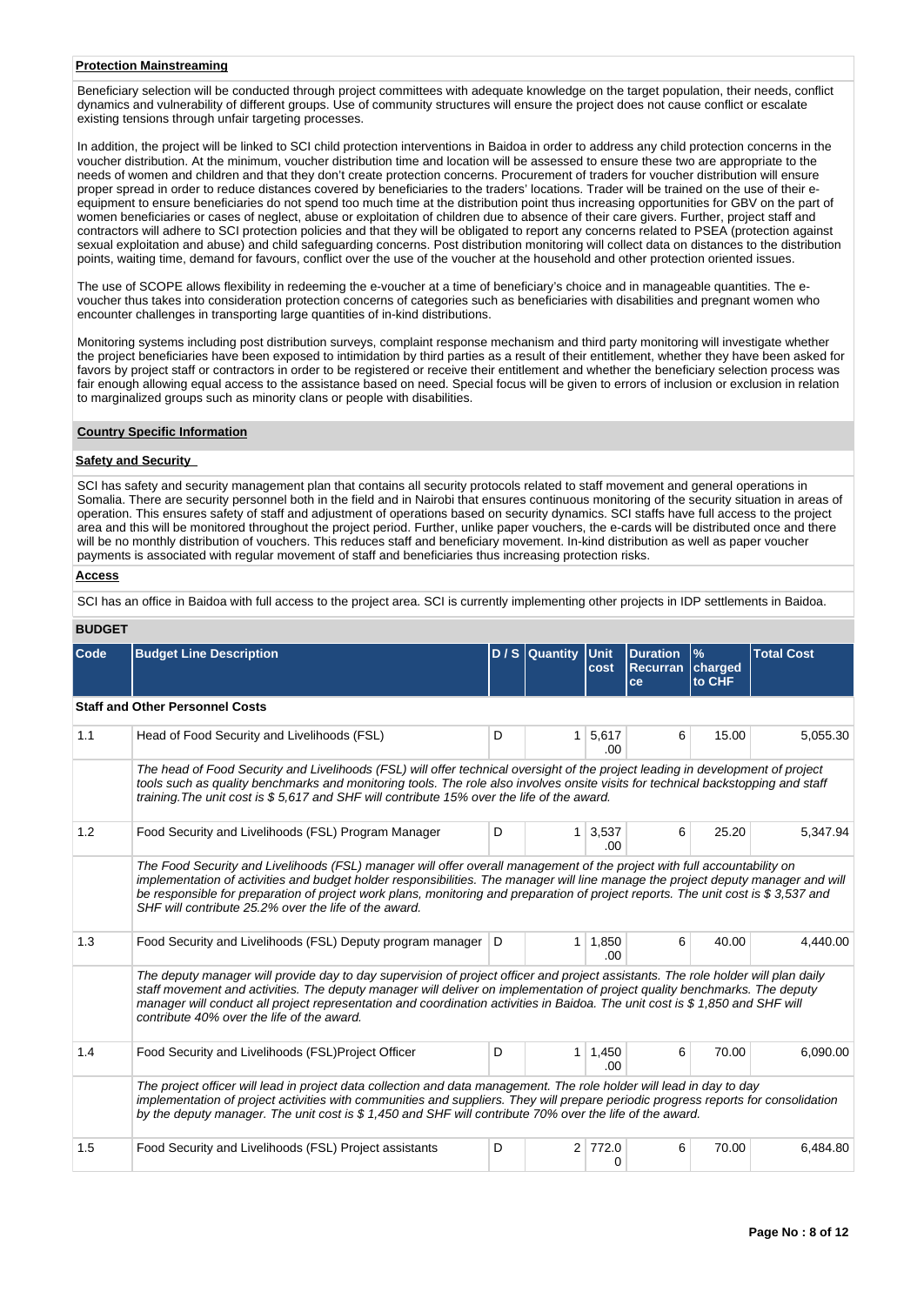|      | The project assistant will be responsible for all community mobilization activities to support beneficiary selection, registration,<br>distributions and training. The unit cost is \$772 and SHF will contribute 70% over the life of the award.                                                                                                                                                                                                                                                                                                                                    |   |                                    |   |        |           |
|------|--------------------------------------------------------------------------------------------------------------------------------------------------------------------------------------------------------------------------------------------------------------------------------------------------------------------------------------------------------------------------------------------------------------------------------------------------------------------------------------------------------------------------------------------------------------------------------------|---|------------------------------------|---|--------|-----------|
| 1.6  | <b>Technical Assistance Support</b>                                                                                                                                                                                                                                                                                                                                                                                                                                                                                                                                                  | D | 1 275.0<br>$\Omega$                | 2 | 100.00 | 550.00    |
|      | The Technical assistance will be involved in the kick off meetings, project monitoring and review of the reports hence SHF will<br>contribute 2 days of their cost at \$275 each.                                                                                                                                                                                                                                                                                                                                                                                                    |   |                                    |   |        |           |
| 1.7  | Head of Monitoring Evaluation Accountability and Learning<br>(MEAL)                                                                                                                                                                                                                                                                                                                                                                                                                                                                                                                  | D | $1 \mid 6,224 \mid$<br>.00         | 6 | 13.20  | 4,929.41  |
|      | The head of Monitoring Evaluation Accountability and Learning (MEAL)will give overall management of key monitoring and<br>evaluation activities including reports on quality benchmarks, digital data gathering, baselines and third party monitoring<br>activities. The unit cost is \$ 6224 and SHF will contribute 13.2% over the life of the award.                                                                                                                                                                                                                              |   |                                    |   |        |           |
| 1.8  | Monitoring Evaluation Accountability and Learning (MEAL)<br>Officer                                                                                                                                                                                                                                                                                                                                                                                                                                                                                                                  | D | $1 \mid 1,450$<br>.00              | 6 | 35.00  | 3,045.00  |
|      | The Monitoring Evaluation Accountability and Learning (MEAL) Officer will be responsible for achieving the target beneficiary of<br>the project, checking activities are implemented in line with the minimum quality standards and ensuring our beneficiaries are<br>aware of the hot lines and the complaint mechanism put it place. The unit cost is \$1,450 and SHF will contribute 35% over the life<br>of the award.                                                                                                                                                           |   |                                    |   |        |           |
| 1.9  | Finance Officer-Baidoa                                                                                                                                                                                                                                                                                                                                                                                                                                                                                                                                                               | D | 1 1,450<br>.00                     | 6 | 35.00  | 3,045.00  |
|      | The Finance officer will be managing this award and ensuring all our expenditure is in line with the donor regulations ,processing<br>payments and maintaining cash. The unit cost is \$1,450 and SHF will contribute 35% over the life of the award.                                                                                                                                                                                                                                                                                                                                |   |                                    |   |        |           |
| 1.10 | Logistic Officer- Baidoa                                                                                                                                                                                                                                                                                                                                                                                                                                                                                                                                                             | D | $1 \mid 1,450$<br>.00              | 6 | 35.00  | 3,045.00  |
|      | The logistics officer will be responsible for purchasing supplies for this project, as well as organizing transport during meetings<br>and during workshops. The unit cost is \$1,450 and SHF will contribute 35% over the life of the award.                                                                                                                                                                                                                                                                                                                                        |   |                                    |   |        |           |
| 1.11 | Admin/Human Resources officer-Baidoa                                                                                                                                                                                                                                                                                                                                                                                                                                                                                                                                                 | D | $1 \mid 1,450$<br>.00              | 6 | 35.00  | 3,045.00  |
|      | The Admin/Human Resources officer will be responsible for recruiting staff the staff, capacity building for staff to ensure they are<br>able to perform there duties effectively and efficiently and performing other HR functions. She/He is also responsible for the<br>admin functions like organizing meetings and workshops as well as flight bookings. The unit cost is \$1,450 and SHF will<br>contribute 35% over the life of the award.                                                                                                                                     |   |                                    |   |        |           |
| 1.12 | Area Representative                                                                                                                                                                                                                                                                                                                                                                                                                                                                                                                                                                  | D | $1 \vert 6,550$<br>.00             | 6 | 10.00  | 3,930.00  |
|      | The Area Representative has oversight over the field team in the area where the program is being implemented. The unit cost is<br>\$6,550 and SHF will contribute 10% over the life of the award.                                                                                                                                                                                                                                                                                                                                                                                    |   |                                    |   |        |           |
| 1.13 | Area Awards Coordinator                                                                                                                                                                                                                                                                                                                                                                                                                                                                                                                                                              | D | $1 \mid 2,096$<br>.00              | 6 | 14.50  | 1,823.52  |
|      | This position is primarily responsible for ensuring compliance with donor/SCI regulations, contract management, donor reporting<br>and auditing. The unit cost is \$2,096 and SHF will contribute 14.5% over the life of the award.                                                                                                                                                                                                                                                                                                                                                  |   |                                    |   |        |           |
| 1.14 | Area Security Manager                                                                                                                                                                                                                                                                                                                                                                                                                                                                                                                                                                | D | $1 \mid 3,275$<br>.00              | 6 | 15.00  | 2,947.50  |
|      | The person is responsible for conducting security assessment in the field and updating the Area Senior Management Team on<br>the security situation in the areas we operate and come up with Security mitigation plans. The unit cost is \$3,275 and SHF will<br>contribute 15% over the life of the award.                                                                                                                                                                                                                                                                          |   |                                    |   |        |           |
| 1.15 | Donor reporting Coordinator                                                                                                                                                                                                                                                                                                                                                                                                                                                                                                                                                          | D | $1 \overline{\smash)3,902}$<br>.00 | 6 | 14.50  | 3,394.74  |
|      | The Donor Reporting Coordinator will be responsible for coordinating the reporting process, reviewing the reports against<br>financials and submitting this to the donor and member. The unit cost is \$3,902 and SHF will contribute 14.5% over the life of the<br>award.                                                                                                                                                                                                                                                                                                           |   |                                    |   |        |           |
|      | <b>Section Total</b>                                                                                                                                                                                                                                                                                                                                                                                                                                                                                                                                                                 |   |                                    |   |        | 57,173.21 |
|      | <b>Supplies, Commodities, Materials</b>                                                                                                                                                                                                                                                                                                                                                                                                                                                                                                                                              |   |                                    |   |        |           |
| 2.1  | Beneficiary sensitization, Identification and registration                                                                                                                                                                                                                                                                                                                                                                                                                                                                                                                           | D | 10 147.2<br>0                      | 1 | 100.00 | 1,472.00  |
|      | Save the Children staff in the field will hold meetings with communities and local authorities to discuss the project goals and<br>sensitize beneficiaries on the project duration, formation of beneficiary selection committees, targeting criteria, beneficiary<br>selection & verification, beneficiary entitlements and beneficiary participation. Costs include hire of venue and security, flip charts<br>and printed materials for complaint response mechanism. Costs are based on prevailing market rates. This is the cost of 10<br>meetings @ \$147.20. BOQ is attached. |   |                                    |   |        |           |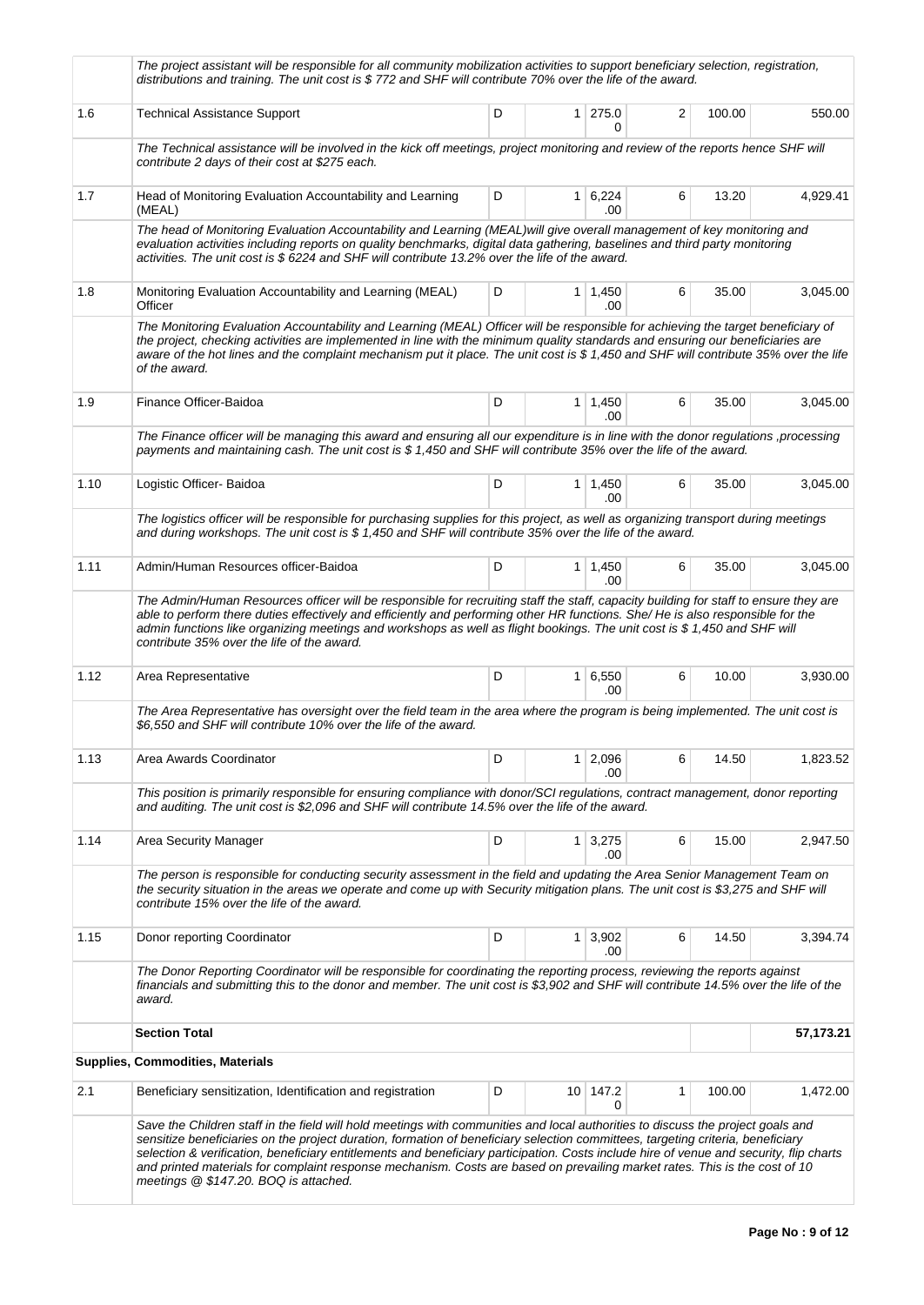| 2.2              | Unconditional food transfers                                                                                                                                                                                                                                                                                                                                                                                                                                                                                                                                                                                                                                    | D |                | 750 75.66             | 3            | 100.00 | 170,235.00 |
|------------------|-----------------------------------------------------------------------------------------------------------------------------------------------------------------------------------------------------------------------------------------------------------------------------------------------------------------------------------------------------------------------------------------------------------------------------------------------------------------------------------------------------------------------------------------------------------------------------------------------------------------------------------------------------------------|---|----------------|-----------------------|--------------|--------|------------|
|                  | The food basket will be distributed to the 750 beneficiaries. We plan on doing 3 distributions over the life of the award. The Food<br>voucher will target malnourished children, the elderly, disabled, poor women headed Households (HHs), chronically ill and child<br>headed HHs. The costs include a household monthly food basket composed of 75 kilos of rice, 4 kilos of wheat flour, 6 kilos of<br>sugar, 12 kilos of pulses and 6 liters of cooking oil. 750 households will receive the food basket for 3 months @ \$75.66. The costs<br>of the food commodities in the basket are based on prevailing market prices in Baidoa town. BOQ is attached |   |                |                       |              |        |            |
| 2.3              | World Food Programme SCOPE cards                                                                                                                                                                                                                                                                                                                                                                                                                                                                                                                                                                                                                                | D | 750            | 4.00                  | 1            | 100.00 | 3,000.00   |
|                  | "The food will be transferred to beneficiaries through the use of e-vouchers facilitated by World Food Programme SCOPE system<br>Once beneficiaries have been registered in the SCOPE portal, they will receive photo cards for identification alongside the<br>electronic card for accessing their food entitlements. The budget is for 750 cards from World Food Programme SCOPE cards for<br>750 beneficiaries. Each card costs 4 USD. The price of the card is as per the supplier quote. BOQ is attached"                                                                                                                                                  |   |                |                       |              |        |            |
| 2.4              | Nutrition sensitization - Household Dietary Diversity (HDD) and D<br>infant and young child feeding (IYCF)                                                                                                                                                                                                                                                                                                                                                                                                                                                                                                                                                      |   |                | 5 297.2<br>0          | 2            | 100.00 | 2,972.00   |
|                  | All beneficiaries of food transfers will undergo sensitization on improved household dietary diversity (HDD) and infant and young<br>child feeding (IYCF) practices. The costs include charges for venue hire and security, printed materials and snacks for meetings<br>attended by 50 participants. Each meeting will cost USD 297.2. A total of 10 meetings will be conducted. BOQ is attached                                                                                                                                                                                                                                                               |   |                |                       |              |        |            |
| 2.5              | <b>Routine Monitoring</b>                                                                                                                                                                                                                                                                                                                                                                                                                                                                                                                                                                                                                                       | D | $\mathbf{1}$   | 1,920<br>.00          | $\mathbf{1}$ | 100.00 | 1,920.00   |
|                  | Routine Monitoring will be done to track the achievement of the project against the baseline data. The costs include expenses for<br>printed materials and communication costs. The Monitoring Evaluation Accountability and Learning team will be making random<br>calls to the beneficiaries for verification purposes. BOQ is attached                                                                                                                                                                                                                                                                                                                       |   |                |                       |              |        |            |
| 2.6              | <b>Baseline</b>                                                                                                                                                                                                                                                                                                                                                                                                                                                                                                                                                                                                                                                 | D |                | $1 \mid 1,000$<br>.00 | $\mathbf{1}$ | 100.00 | 1,000.00   |
|                  | A baseline will be conducted before any food distribution using a random sample of 254 persons. The baseline will produce data<br>on food security trends (such as food intake, dietary diversity, coping mechanisms), household incomes, assets etc. The baseline<br>will form the basis for subsequent outcome monitoring. The costs include expenses for digital data gathering, subsistence for<br>enumerators, printed materials, vehicle hire and communication costs. This will be a one off activity costing USD 1000BOQ is<br>attached                                                                                                                 |   |                |                       |              |        |            |
| 2.7              | Accountability including Complaint Response Mechanism<br>(CRM)                                                                                                                                                                                                                                                                                                                                                                                                                                                                                                                                                                                                  | D | 1 <sup>1</sup> | 300.0<br>0            | 6            | 100.00 | 1,800.00   |
|                  | Beneficiaries will receive a pamphlet containing unconditional food transfer accountability standards and for those unable to read<br>or in the case of children will receive visual illustrations of the standards. The pamphlet will contain a toll free telephone number<br>through which they can call and register their complaints. The costs constitute monthly expenses for printed materials, toll free<br>line and proactive calls. The costs will be incurred for 6 months, with a monthly cost of USD 300.BOQ is attached                                                                                                                           |   |                |                       |              |        |            |
| 2.8              | Post Distribution Monitoring (PDM)                                                                                                                                                                                                                                                                                                                                                                                                                                                                                                                                                                                                                              | D |                | 1 1,000<br>.00        | 3            | 100.00 | 3,000.00   |
|                  | The Post Distribution Monitoring (PDM) will monitor the distribution process as well as the impact of the project on household<br>food security and impact on local market. The costs include expenses for digital data gathering, subsistence for enumerators,<br>printed materials, vehicle hire and communication costs. There will be 3 PDMs each costing USD 1000.BOQ is attached                                                                                                                                                                                                                                                                          |   |                |                       |              |        |            |
|                  | <b>Section Total</b>                                                                                                                                                                                                                                                                                                                                                                                                                                                                                                                                                                                                                                            |   |                |                       |              |        | 185,399.00 |
| <b>Equipment</b> |                                                                                                                                                                                                                                                                                                                                                                                                                                                                                                                                                                                                                                                                 |   |                |                       |              |        |            |
| 3.1              | <b>SCOPE Card readers</b>                                                                                                                                                                                                                                                                                                                                                                                                                                                                                                                                                                                                                                       | D | $\overline{4}$ | 180.0<br>0            | $\mathbf{1}$ | 100.00 | 720.00     |
|                  | The budget is for 4 SCOPE Card readers to be supplied to 4 food traders. Each terminal costs USD 180 as per the supplier<br>quote.BOQ is attached                                                                                                                                                                                                                                                                                                                                                                                                                                                                                                               |   |                |                       |              |        |            |
| 3.2              | Tablets                                                                                                                                                                                                                                                                                                                                                                                                                                                                                                                                                                                                                                                         | D | $\overline{4}$ | 180.0<br>0            | 1            | 100.00 | 720.00     |
|                  | The budget is for 4 tablets to be supplied to 4 food traders. They are for e-voucher transfer under scope. The tablets will be used<br>to manage the e-voucher via loading synchronizing and data generation. Each tablet costs USD 180 as per the supplier<br>quote.BOQ is attached                                                                                                                                                                                                                                                                                                                                                                            |   |                |                       |              |        |            |
|                  | <b>Section Total</b>                                                                                                                                                                                                                                                                                                                                                                                                                                                                                                                                                                                                                                            |   |                |                       |              |        | 1,440.00   |
|                  | <b>Contractual Services</b>                                                                                                                                                                                                                                                                                                                                                                                                                                                                                                                                                                                                                                     |   |                |                       |              |        |            |
| 4.1              | <b>Third Party Monitoring</b>                                                                                                                                                                                                                                                                                                                                                                                                                                                                                                                                                                                                                                   | D | 1 <sup>1</sup> | 3,950<br>.00          | 1            | 100.00 | 3,950.00   |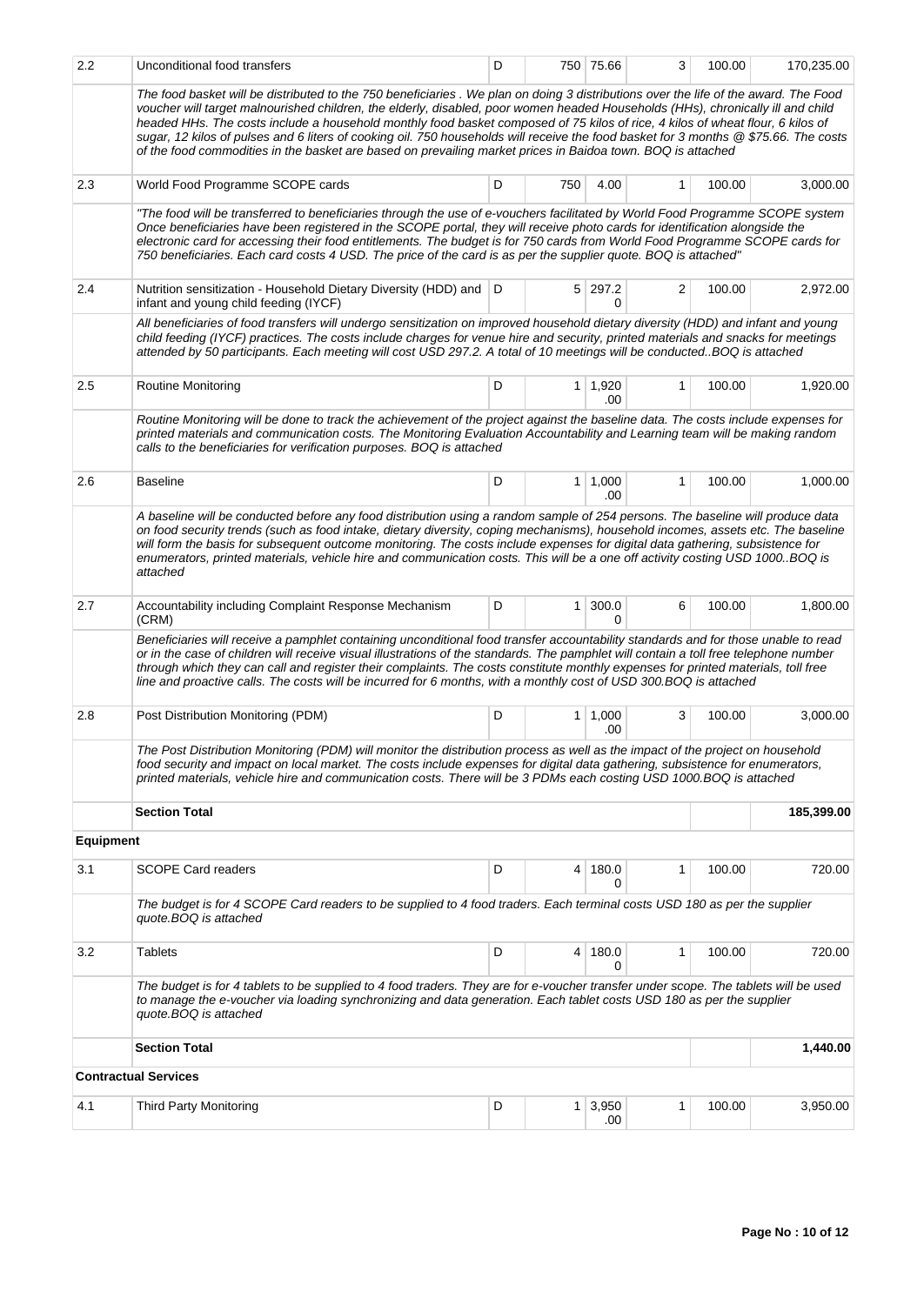|                                 | Save the Children will engage an external consultant who will act as ghost monitors during the project period. The role of the third<br>party monitor is to collect independent information on the project, both process and outcome oriented data. Save the Children<br>uses these independent monitors to help verify internal Post Distribution Monitoring (PDM) data and to specifically gather<br>information on implementation of the accountability quality benchmarks and the risk of or existence of aid diversion. The costs<br>constitute hiring of a consultant at a daily rate of USD 250 for 13 days plus travel and accommodation expenses for the<br>consultant at a daily rate of USD100 for 7 days. BOQ is attached. |            |           |                       |   |        |           |  |  |
|---------------------------------|----------------------------------------------------------------------------------------------------------------------------------------------------------------------------------------------------------------------------------------------------------------------------------------------------------------------------------------------------------------------------------------------------------------------------------------------------------------------------------------------------------------------------------------------------------------------------------------------------------------------------------------------------------------------------------------------------------------------------------------|------------|-----------|-----------------------|---|--------|-----------|--|--|
|                                 | <b>Section Total</b>                                                                                                                                                                                                                                                                                                                                                                                                                                                                                                                                                                                                                                                                                                                   |            | 3.950.00  |                       |   |        |           |  |  |
| <b>Travel</b>                   |                                                                                                                                                                                                                                                                                                                                                                                                                                                                                                                                                                                                                                                                                                                                        |            |           |                       |   |        |           |  |  |
| 5.1                             | Field Staff Travel Costs - Perdiem, Flights and Accomodation                                                                                                                                                                                                                                                                                                                                                                                                                                                                                                                                                                                                                                                                           | D          |           | $1 \mid 6,210$<br>.00 | 1 | 100.00 | 6,210.00  |  |  |
|                                 | The costs include travel costs for key project staff based in the field consisting staff movement between Baidoa and Mogadishu.<br>This includes flight costs, per diems and accommodation expenses for the Food Security and Livelihoods program manager, the<br>deputy Program manager, head of Food Security and Livelihoods and Head of Monitoring Evaluation Accountability and Learning<br>for monitoring, kick off, project implementation and close out. It also includes travel cost for the Area representative and the Area<br>finance manager for kick off meetings, monitoring and close out meetings. BOQ is attached.                                                                                                   |            |           |                       |   |        |           |  |  |
| 5.2                             | Vehicle Hire                                                                                                                                                                                                                                                                                                                                                                                                                                                                                                                                                                                                                                                                                                                           | S          | 1         | 1,800<br>.00          | 6 | 100.00 | 10,800.00 |  |  |
|                                 | The costs constitute monthly costs for hiring a vehicle including monthly rental plus associated costs such as vehicle fuel and<br>driver. The vehicle will be used by the project staff during the field visits, meetings and during distributions. Rates based on<br>prevailing market rates. BOQ is attached                                                                                                                                                                                                                                                                                                                                                                                                                        |            |           |                       |   |        |           |  |  |
| 5.3                             | <b>Staff Subsistence</b>                                                                                                                                                                                                                                                                                                                                                                                                                                                                                                                                                                                                                                                                                                               | D          | 46        | 6.00                  | 6 | 100.00 | 1,656.00  |  |  |
|                                 | This is will be cover staff allowance; travel, accommodation and meals while travelling during the routine monitoring when<br>tracking the achievement of the project against the baseline data visits and the project implementation.                                                                                                                                                                                                                                                                                                                                                                                                                                                                                                 |            |           |                       |   |        |           |  |  |
|                                 | <b>Section Total</b>                                                                                                                                                                                                                                                                                                                                                                                                                                                                                                                                                                                                                                                                                                                   |            | 18,666.00 |                       |   |        |           |  |  |
|                                 | <b>General Operating and Other Direct Costs</b>                                                                                                                                                                                                                                                                                                                                                                                                                                                                                                                                                                                                                                                                                        |            |           |                       |   |        |           |  |  |
| 7.1                             | Office Rent - Baidoa                                                                                                                                                                                                                                                                                                                                                                                                                                                                                                                                                                                                                                                                                                                   | D          | 1         | 4,650<br>.00          | 6 | 18.00  | 5,022.00  |  |  |
|                                 | This is the cost of paying office rent in baidoa where this project is being implemented. The office will be occupied by project staff<br>who will be doing project implementation and monitoring and other support staff. The baidoa office will be devoted to the direction<br>and co-ordination of the various project activities. SHF will contribute 18% over the life of the project. See BOQ attached                                                                                                                                                                                                                                                                                                                           |            |           |                       |   |        |           |  |  |
| 7.2                             | Office Communication Cost - Baidoa                                                                                                                                                                                                                                                                                                                                                                                                                                                                                                                                                                                                                                                                                                     | D          |           | $1 \mid 1,000$<br>.00 | 6 | 18.00  | 1,080.00  |  |  |
|                                 | This is the cost of office internet which will support daily communication reporting, project monitoring, sharing project documents<br>and online meetings and sharing of security updates in the Baidoa office. SHF will contribute 18% over the life of the project. BOQ<br>is attached.                                                                                                                                                                                                                                                                                                                                                                                                                                             |            |           |                       |   |        |           |  |  |
| 7.3                             | Contribution to Bank Charges                                                                                                                                                                                                                                                                                                                                                                                                                                                                                                                                                                                                                                                                                                           | D          | 1         | 2,844<br>.00          | 1 | 100.00 | 2,844.00  |  |  |
|                                 | This will cover all charges and fees made to the bank as a result of transfer of funds to different suppliers who will provide either<br>goods or services to support this project in Baidoa and staff and consultants salaries in Baidoa. All transfers will be done through<br>Dahabshil and the bank rate will be 1% of the total direct project cost.                                                                                                                                                                                                                                                                                                                                                                              |            |           |                       |   |        |           |  |  |
| 7.4                             | Office Rent-Mogadishu                                                                                                                                                                                                                                                                                                                                                                                                                                                                                                                                                                                                                                                                                                                  | D          | 1         | 10,00<br>0.00         | 6 | 8.00   | 4,800.00  |  |  |
|                                 | This is contribution to office rent in Mogadishu. The unit cost is \$10,000 is based on the contract agreement with the landlord and<br>SHF will contribute 8% over the life of the award. This is rent for our office in Mogadishu which directly supports this project and<br>acts as the area office for south central Somalia.                                                                                                                                                                                                                                                                                                                                                                                                     |            |           |                       |   |        |           |  |  |
|                                 | <b>Section Total</b>                                                                                                                                                                                                                                                                                                                                                                                                                                                                                                                                                                                                                                                                                                                   |            |           |                       |   |        | 13,746.00 |  |  |
| <b>SubTotal</b>                 |                                                                                                                                                                                                                                                                                                                                                                                                                                                                                                                                                                                                                                                                                                                                        |            |           | 280,374.21            |   |        |           |  |  |
| Direct                          |                                                                                                                                                                                                                                                                                                                                                                                                                                                                                                                                                                                                                                                                                                                                        | 269,574.21 |           |                       |   |        |           |  |  |
| Support                         |                                                                                                                                                                                                                                                                                                                                                                                                                                                                                                                                                                                                                                                                                                                                        | 10,800.00  |           |                       |   |        |           |  |  |
| <b>PSC Cost</b>                 |                                                                                                                                                                                                                                                                                                                                                                                                                                                                                                                                                                                                                                                                                                                                        |            |           |                       |   |        |           |  |  |
| <b>PSC Cost Percent</b><br>7.00 |                                                                                                                                                                                                                                                                                                                                                                                                                                                                                                                                                                                                                                                                                                                                        |            |           |                       |   |        |           |  |  |
| <b>PSC Amount</b>               |                                                                                                                                                                                                                                                                                                                                                                                                                                                                                                                                                                                                                                                                                                                                        |            |           |                       |   |        | 19,626.19 |  |  |
| <b>Total Cost</b>               |                                                                                                                                                                                                                                                                                                                                                                                                                                                                                                                                                                                                                                                                                                                                        | 300,000.40 |           |                       |   |        |           |  |  |